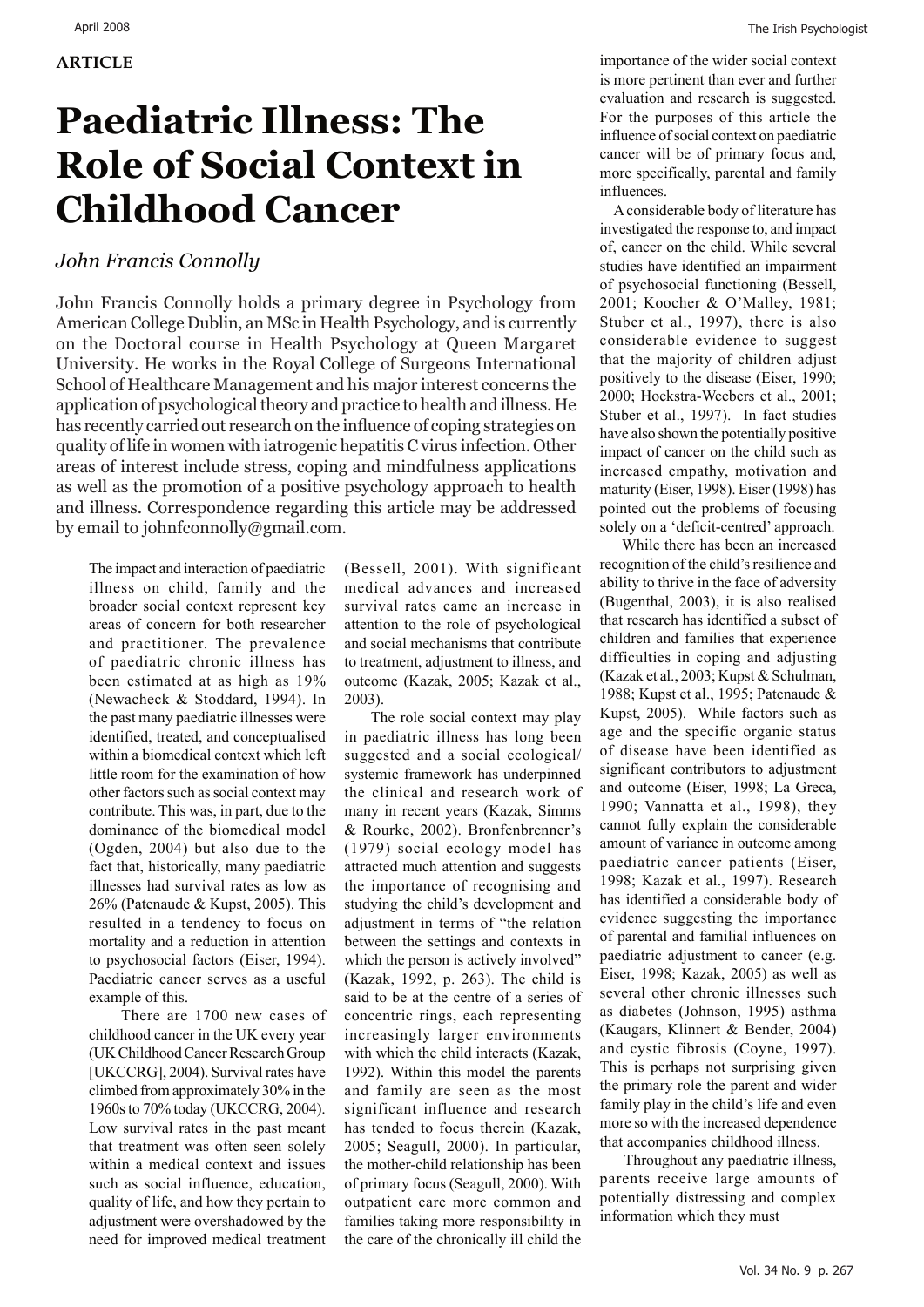absorb, evaluate and use to make decisions relating to treatment and management. The central caring and decision-making role of parents in the care of the child with paediatric cancer and the complexities and stress it can involve are evident (for a discussion, see Patenaude & Kupst, 2005). The ability and willingness to seek and understand information, and to make informed decisions for the child has obvious implications for treatment and outcome (Schapira, 2006; Thorne, Bultz & Baile, 2005). This is an important point given the multidisciplinary and complex nature of cancer care. Patenaude and Kupst (2005) provide a useful description of the potential impact of communication on parental decision-making and how this can affect the child. They assert that because "most paediatric cancer patients are placed on a clinical trials protocol, parents have more recently needed to make difficult decisions between a treatment with known effects but not completely satisfactory outcomes and an experimental treatment with possibly improved potential for cure or survival but with less sure or potentially more ominous side effects" (Patenaude & Kupst, 2005, p. 10). The role of the parent–oncologist interaction in this process has the potential to impact and possibly determine the child's treatment and outcome. The information parents receive, their understanding of it, and their awareness (or lack thereof) that treatments may be under a research protocol ultimately affects the child and may cause difficulties (Patenaude & Kupst, 2005). Thus we see an example of how the dynamics of the social interaction between parents, oncologists and their decision-making process and capabilities will affect child outcome.

 The parents' inability to successfully access and share information may result in levels of uncertainty and poorer subsequent adjustment (Koocher & O'Malley, 1981). Communication plays an increasingly large role in cancer care and can affect understanding, satisfaction (Hagerty et al., 2005; Schofield et al., 2003), hope and psychological morbidity (Schofield et al., 2003) and has led many to suggest that certain cancer patients and families may not be fully equipped to make informed decisions (Gattellari et al., 2002). This is particularly relevant given the evidence suggesting a link between parental and familial psychological morbidity and general functioning, and child functioning, adjustment, and outcome (Banez & Compas, 1990; Thompson et al., 1992). For example, maternal anxiety has been associated with child–reported symptoms in cystic fibrosis sufferers (Coyne, 1997; Thompson et al., 1992).

 Family relationships have been identified as influencing childhood adjustment to cancer (Kazak, 2005) and there has been an increasing amount of research reflecting a family perspective (Seagull, 2000). This is however often dominated by the mother–child relationship and the broader family is only just coming into focus (Seagull, 2000). The recognition of the role family can play in adjustment to paediatric cancer has led some researchers and practitioners to suggest the importance of assessing and identifying risk factors. Kazak et al. (2002, 2003) identify factors such as marital status, family size, family history of emotional problems and financial difficulties that may place both child and family at increased risk of adjustment problems. They found that 33% of families studied exhibited these risk factors. They developed an easily administered screening tool to assess these risks at initial diagnosis and found that higher risk at diagnosis predicted higher social work activity (Kazak et al., 2003). As they suggest, this could be an important practical tool, particularly given the fact that research has shown that those families exhibiting most

problems and dysfunction at diagnosis tend to continue in that vein and that initial diagnostic functioning may be predictive of subsequent functioning and adjustment (Kupst et al., 1995).

 Parental stress, anxiety and quality of life have been shown to predict adjustment of the child with leukaemia after treatment (Kazak et al., 1997). Family cohesion and adaptability have also been shown to be strongly related to post*–*cancer treatment psychological adjustment (Rait et al., 1992). These findings are in line with research from other chronic illnesses suggesting the importance of family cohesion and adaptability in coping and adjustment with chronic illness (for a discussion, see Wallander & Thompson, 1992). Without recognising the families' resources and needs, several authors suggest "it is impossible to provide appropriate and necessary psychosocial services" (Powers et al., 1995, p. 310) on which there has been considerable recent recognition (WHO, 2003).

 Family coping strategies have been shown to be related to successful adjustment in several paediatric chronic illnesses (Coyne, 1997). The role and use of social support, coping skills, perceived control and parental anxiety have been shown to be related to the pain and distress of the child with cancer (Zeltzer, 1994, as cited in Patenaude & Kupst, 2005, p. 11) and psychopathology (Helgeson & Cohen, 1996). High levels of social support can lead to better adjustment for both child and parent (Kupst & Schulman, 1988). In his model, Thompson (1985) suggests the importance of several factors in determining adjustment to chronic illness including family functioning and resources. While there are a number of advocates of this approach, in practice the research has tended to focus primarily on maternal influences at the expense of other important relationships such as those of the father and peer. The "paediatric oncology researcher's persistent lack of



*"Research reflecting a family perspective ... is however often dominated by the mother–child relationship"*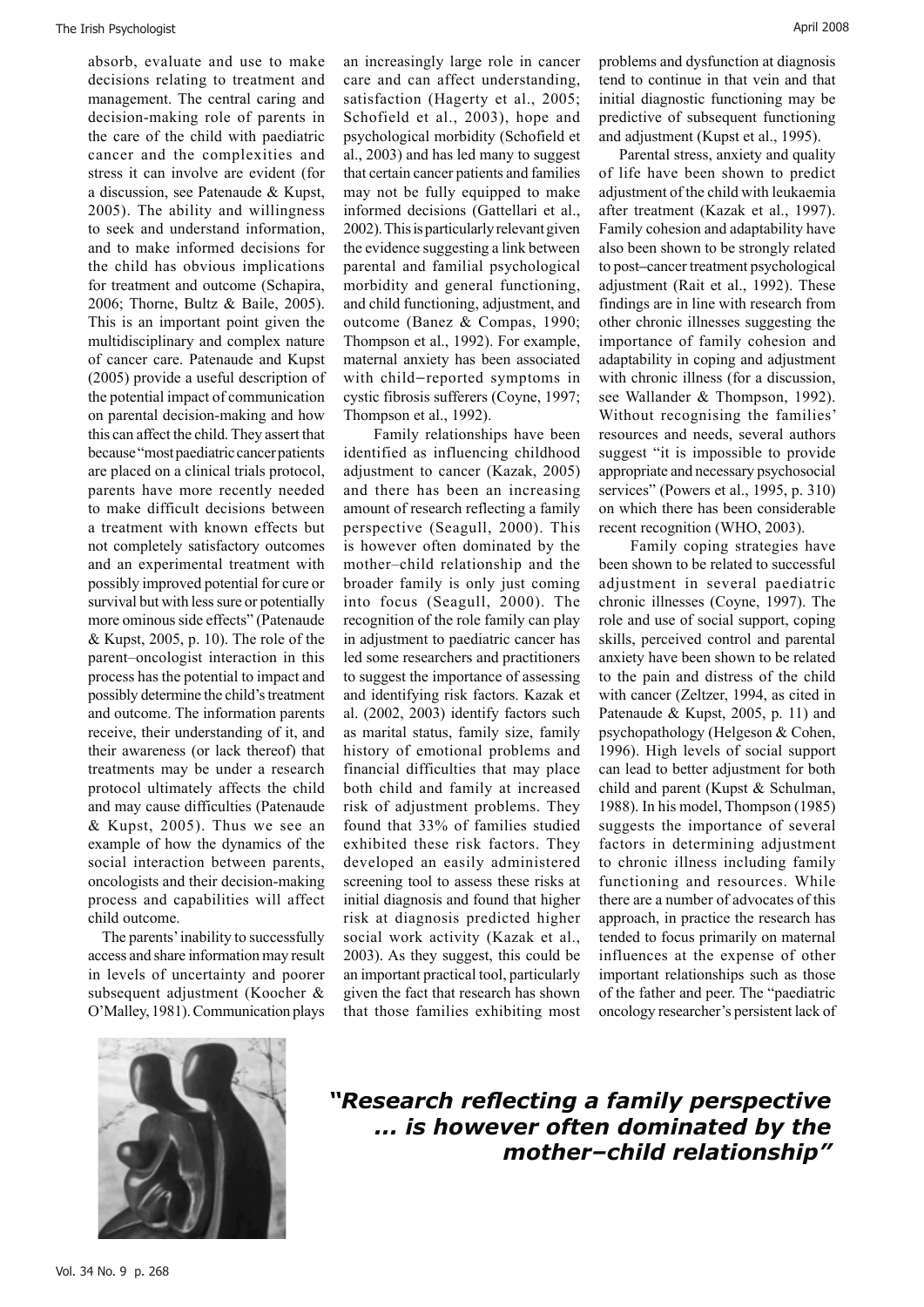attention to fathers, siblings, and others in the child's social ecology" (Kazak, 2005, p. 35) has been criticised as limiting our understanding of childhood adjustment to cancer (Seagull, 2000).

 Given that as many as 42% of paediatric cancer patients may exhibit consistent social adjustment problems with peers and in the school environment (Bessell, 2001), this is particularly concerning. The child's adjustment to cancer is significantly facilitated by successful peer interaction and adjustment in the school environment and has the potential to create 'feelings of normalcy' or of isolation and difference (Bessell, 2001, p. 355). It is acknowledged that the broader social environment and peer relations play a large part in the child's adjustment and contribute to a healthy notion of self and self-efficacy (Garrison & McQuiston, 1989). Further, in systematically excluding the father's role in facilitating paediatric adjustment to cancer (Seagull, 2000), we exclude a large and important component of the child's life.

 Kliewer (1997) asserts that parents influence their child's perception, coping, and responses, which subsequently impacts upon psychosocial adjustment by effectively teaching children to react in certain ways (such as emotionally) and to use particular coping strategies that "create a home environment that either invites open communication and cohesion or stifles them" (p. 283). Stuber and colleagues (1997) found that mothers' perceptions of life threat and treatment intensity in their child with cancer significantly predicted their child's appraisal of life threat and treatment intensity, and that mothers' appraisals also predicted the child's anxiety and distress. Thus we see the importance of parental response and adjustment in creating and maintaining the child's response. The Stuber et al. (1997) findings also indicated that close relationships can add to the overall stress of the child because the child may feel empathy or guilt over a parent's distress.

 With recent research indicating that a large proportion of mothers, fathers, and siblings show significant signs of posttraumatic stress disorder (PTSD) (for a review, see Kazak, 2005) this represents an important point and several family-based interventions to improve problem solving and stress have shown beneficial results for both

parent and child (e.g. Kazak, 2005).

 The role of parents in facilitating coping with pain and the effects of treatment such as nausea is also a significant one for the child with cancer. Cognitive and behavioural techniques can be useful tools for parents and can improve child coping and adjustment (Barrera, 2000).

 The impact and interaction of paediatric illness on child, family, and the broader social context are understandably of concern. We see that relationships such as parental ones have the potential to both positively or negatively contribute to the patient with paediatric cancer's adjustment and outcome. Family and parent characteristics and coping strategies seem to be influential in promoting the child's adjustment. The parents' decision-making abilities and appraisal and levels of anxiety and stress can influence child outcome. Research also suggests that family openness, cohesion and adaptability play an important role and suggests that several factors place the child and family with cancer at increased risk of maladjustment.

 However, the findings of the current literature on paediatric cancer must be interpreted with caution. As mentioned earlier, there has been a considerable lack of attention to father, sibling, and peer relations and how they influence the child with cancer. While this seems to be changing, there is still a large gap for family interventions in research and practice (Kazak, 2002).

 Further, Eiser (1998) questions the ability of research to directly attribute problems to social factors when the disease and treatment aspects may be significant and, further, that we may need to re-conceptualise adjustment outcome measures. The child with cancer is often compared to the normal population and may show deficits in achievement in comparison. This, however, may reflect changes in the child's or parents' values or perspective rather than an actual deficit: that is, cancer may result in the child reconsidering what is important and paying less attention to academic or social norms.

 Another limitation is the fact that the sample size in the majority of paediatric psycho-oncology studies has been small (Patenaude & Kupst, 2005) and there is therefore a problem of generalisability. If the influence of social variables is to be assessed adequately, larger sample sizes are

required. The length of follow up has also been short term in the majority of studies (Patenaude & Kupst, 2005). This is perhaps not surprising given the relatively recent changes in survival rates. However, longitudinal effects of children surviving cancer would be beneficial in the future.

 The literature has also been limited by the consistently white American population on which it has focused (Eiser, 1998). This unrepresentative research neglects and limits our understanding of social, cultural, and racial factors important to treatment and outcome in paediatric oncology. The significant influence of socioeconomic status is not adequately considered and, given its potential contribution to the availability and quality of services within the American system, this represents a serious confounding variable.

## **References**

- Banez, G. A., & Compas, B. E. (1990). Children's and parents' daily stressful events and psychological symptoms. *Journal of Abnormal Child Psychology, 18*, 591-605.
- Barrera, M. (2000). Brief clinical report: Procedural pain and anxiety management with mother and sibling as co-therapist. *Journal of Paediatric Psychology, 25*, 117-121.
- Bessell, A. G. (2001). Children surviving cancer: Psychosocial adjustment, quality of life, and school experiences. *The Council for Exceptional Children, 67*, 345-359.
- Bugenthal, D. B. (2003). *Thriving in the face of childhood adversity.* New York and Hove: Psychology Press.
- Coyne, I. T. (1997). Chronic illness: the importance of support for families caring for a child with cystic fibrosis. *Journal of Clinical Nursing, 6,* 121- 129
- Eiser, C. (1990). Psychological effects of chronic disease. *Journal of Child Psychology and Psychiatry, 31,* 85-98.
- Eiser, C. (1994). Making sense of chronic disease: The 11<sup>th</sup> Jack Tizard memorial lecture. *Journal of Child Psychology and Psychiatry and Allied Disciplines, 35,* 1373-1389.
- Eiser, C. (1998). Practitioner review: Long-term consequences of childhood cancer. *Journal of Child Psychology and Psychiatry, 39*, 621-633.
- Eiser, C., Hill, J. J., & Vance, Y. H. (2000). Examining the psychological consequences of surviving childhood cancer: Systematic review as a research method in paediatric